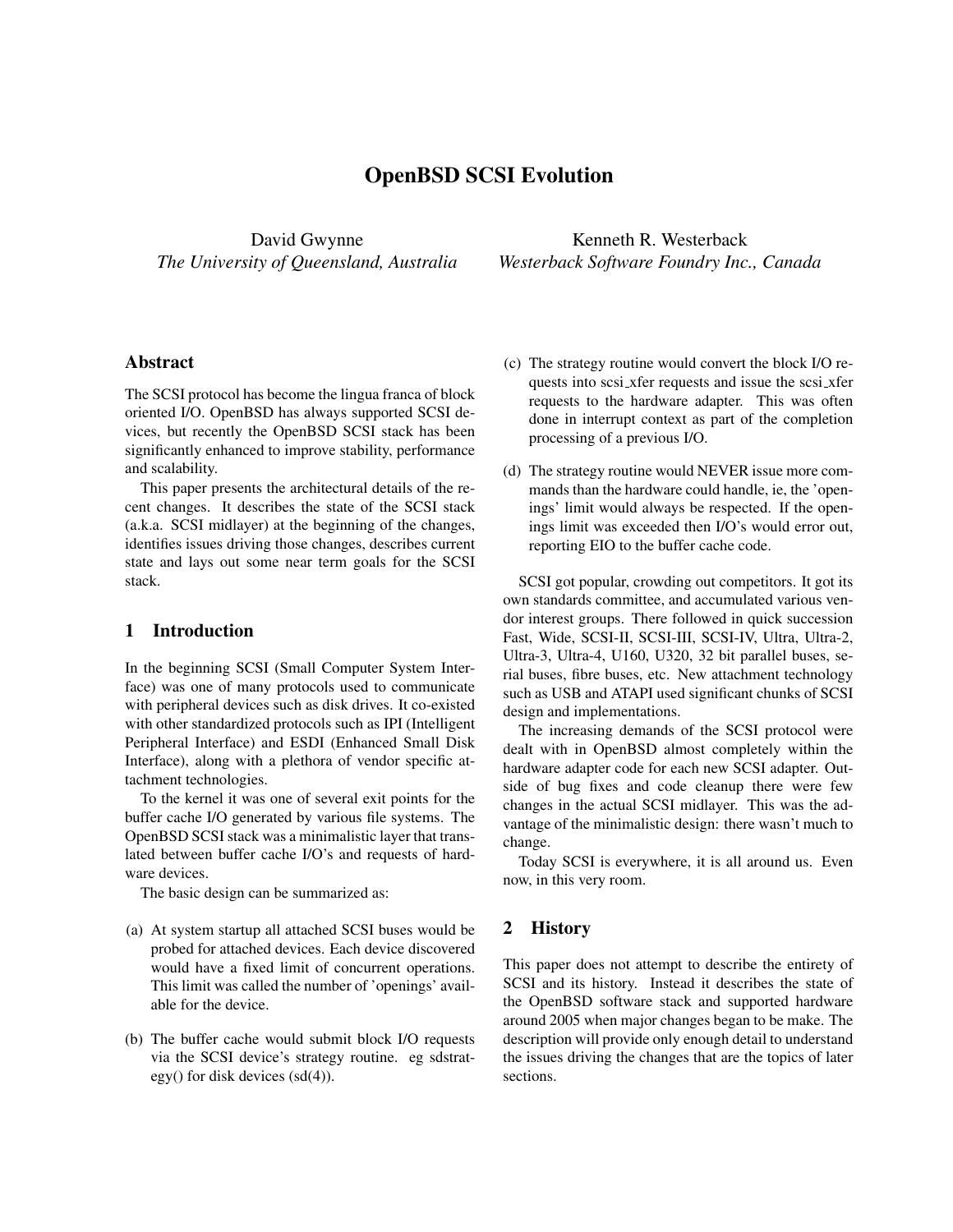#### 2.1 Hardware

The OpenBSD SCSI midlayer provided the normal SCSI device abstractions to the rest of the kernel. ie disk  $(sd(4))$ , cdrom  $(cd(4))$ , tape  $(st(4))$ , media changer  $(ch(4))$ , scanner (ss(4)), and enclosure (ses(4)) devices.

Of these only  $sd(4)$ ,  $cd(4)$ , and  $st(4)$  were in common use and likely to work with actual hardware. Only sd(4) had the requirement or normally attempted to execute more than one SCSI command at a time. This paper will focus on sd(4) devices.

The SCSI adapters supported were varied, and ranged from devices where the SCSI bus transitions were directly controlled (eg trm(4)), to RAID controllers which provided interfaces that closely resembled the SCSI command set (eg  $arc(4)$ ).

The SCSI adapters could be connected via hardware busses such as ISA, EISA, or PCI.

# 2.2 Software

At startup the kernel would probe each SCSI bus found, attempting to contact every possible SCSI target and lun. Each bus would allocate a fixed set of resources, usually sufficient to control 256 I/O's. The number of openings that would be given to each device discovered was calculated by dividing the the set of allocated resources by the maximum number of targets. A narrow bus had 8 possible targets and a wide bus had 16. Thus a device discovered on a 'wide' bus would receive resources allowing 16 I/O's to be started at one time. If only 1 device was found the other resources would remain unallocated and unused.

The normal path for a disk I/O was

- (a) sdstrategy() was invoked with a pointer to a struct buf describing an I/O. The buf was placed into a sorted queue of I/O requests.
- (b) sdstart() was invoked from sdstrategy() to process the queue. If the destination device had unused 'openings', requests were removed from the queue and sent to the device via scsi scsi cmd() until either the openings or the request queue were exhausted.
- (c) scsi scsi cmd() created a scsi xfer struct that described the desired I/O in SCSI terms, and submitted the scsi xfer to the scsi cmd() entry point provided by the hardware adapter.
- (d) scsi done() was invoked by the hardware adapter in interrupt context to return the I/O result via the original buf.
- (e) scsi done() invoked sdstart() to process the queue of I/O requests.

There were a number of known issues, all irritating rather than crippling. They included

- (a) 'openings' were proving a porous limit, and hardware adapters were getting more I/O's than they could handle. This resulted from SCSI commands being injected by scsi scsi cmd() calls from outside the normal block I/O path described above, eg via ioctl calls. As a result I/O's could randomly fail.
- (b) many hardware adapters had created their own internal queuing to handle excessive I/O requests, leading to significant code duplication, and confusion about who was really responsible for the I/O request queue.
- (c) static allocation of resources was wasteful of scarce kernel memory when so few devices were normally present on any one bus.
- (d) equal distribution of static resources to all possible, as opposed to actual, targets meant that the system could not provide more resources to busy devices when required, even though the resources were available.
- (e) SCSI busses could support many more devices than the 8 or 16 originally envisioned.

The irritation began to edge into annoyance in 2005. In March, bioctl(8) was committed, in August safte(4) and ses(4) were committed. In July 2006 a major rewrite of the ch(4) device was committed. With these, and improvements to the sensors framework for reporting system information, the number of SCSI commands being injected outside of the block I/O path protected by the openings limit began to be so significant that problems were encountered with some regularity.

The first reaction was to reserve some of the available openings for these alternative paths. This was done by setting openings to a value less than the number of I/O's the adapter code could handle. This alleviated most but not all of the problems with failing I/O's. And it exacerbated the growing disconnect between the openings values and the hardware adapter resources that the openings were supposed to represent.

The second reaction was the first architectural change to the SCSI midlayer in many years. This was the introduction at h2k6 at the end of 2006 of a new mechanism to allow the scsi cmd() entry points of the hardware adapters to reject I/O's, with sdstart() gaining the ability to re-queue the rejected I/O's.

This mechanism, termed NO CCB after the new result code, was largely adapted from NetBSD.

Over the course of 2008 and 2009 NO CCB allowed the removal of reserved openings, and the elimination of most of the internal queueing in the hardware adapter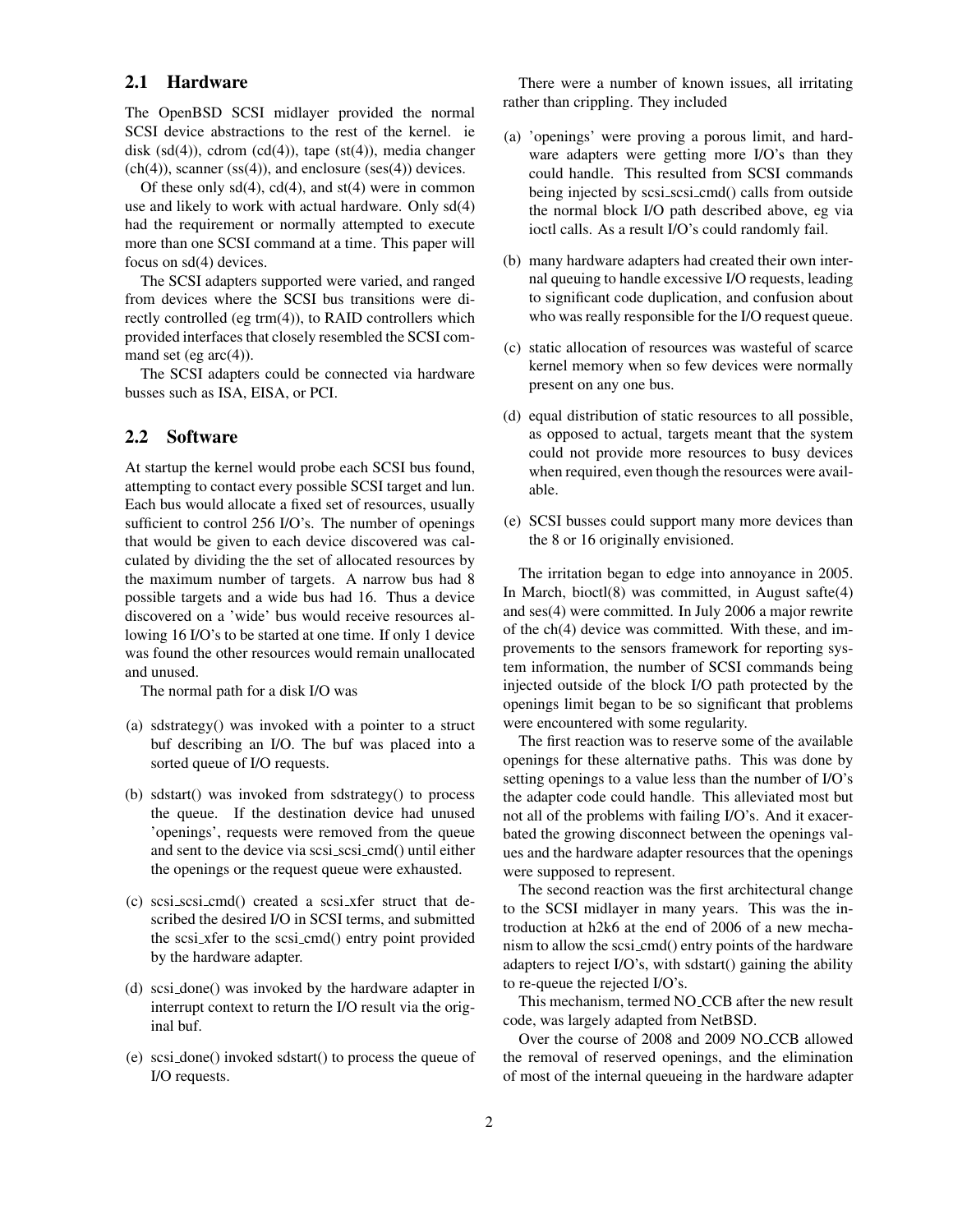code. In itself it proved insufficient to solve all the problems. But it had removed the psychological barrier to considering significant changes to the SCSI midlayer.

The floodgates had been opened.

#### 3 SCSI Moving Forward

SCSI hardware has evolved and devolved at the same time. Once upon a time SCSI meant one type of hardware interconnect with a well known number of targets and possible luns. These days the SCSI bus is the lingua de franca of storage. Even ATA, despite being extremely common in its own right, is being placed behind SCSI emulation layers. Hardware RAID controllers used to provide their own command sets, but the trend with modern RAID controllers is to simply provide a SCSI interface and translate it inside its own firmware.

The agnosticism of the SCSI command set towards the transport mechanism is likely responsible for this success.

It has evolved toward very complicated "enterprise" solutions featuring high availability with multiple paths between the host and storage, high speed interconnects etc. It has devolved in the case of USB. The concepts and solutions found in the high end are making their way down into things like iSCSI and SAS and are becoming more common.

#### 3.1 Software

Throughout this period the OpenBSD SCSI stack did generally keep up with support for the newer and varied hardware. These changes included the widening of SCSI buses, ie, allowing more than 8 or 16 targets on a bus, increasing the lun depth from 0 or 8 to an arbitrary value, working hotplug (but perhaps not safe hotplug), and support for modern command sets (eg, SBC2 and SBC3 for larger disk support)

However, while the stack did support most new developments, and did indeed support newer physical hardware, it lacked the ability to scale and adapt. Newer physical hardware features much wider buses and deeper luns, larger command queues, and out of band command handlers, all of which strain at the original midlayer's constraints and assumptions. We could use modern hardware, but we had to compromise to use it. The semantics of the original SCSI midlayer did not allow us to make effective or fair use of the resources available to us.

Furthermore, as multipathing nears the mainstream with the advent of iSCSI, the original architecture acted as an obstruction to proper multipath support in OpenBSD.

The rest of this paper will discuss changes made in the last 2 years to solve some of the architectural issues we inherited.

#### 4 Probing Adapters For Devices

The SCSI midlayer was written with the assumption that adapters were simply transports for SCSI commands. There was no state stored in an adapter about any devices attached to it, it just transported the commands. The midlayer probed for devices by issuing INQUIRY commands at every possible address on the bus and if it got a response it proceeded to try and attach a device.

This assumption was flawed because of how SCSI is mapped on top of various transports. For example, OpenBSD now emulates SCSI on top of some ATA controllers. The emulation code needs to know what type of ATA device is present so it can provide the appropriate SCSI emulation for it before the midlayer talks to it.

Previously adapters that needed to allocate state for a device used to snoop the commands going past their SCSI command handlers and look for things it knew the midlayer would request at certain points in the device's lifecycle. Because there was no recognizable command at the end of a device's life (usually its life ends because its been removed), the adapters were rarely able to properly free up state associated with a device when it went away. This wasn't a huge problem for things like USB since the bus and adapter go away at the same time, but it was becoming an issue when trying to support hotplug busses and RAID volumes which need different state saved for different targets.

We added adapter handlers so the midlayer could ask the adapter if there might be a valid device at that address and give the adapter a chance to modify the device before the midlayer talks to it. For example, you can attach ATAPI SATA devices to SAS mpi(4) controllers, but by default mpi(4) assumes anything attached to it is a normal SCSI device. The probe adapter handler in mpi(4) will query the firmware to see if a device is ATAPI so it can set the appropriate flags for cd(4) to use once it is attached, so it in turn will generate appropriate commands for the device.

Once the midlayer has finished with a device (or it found no device during its probe) it calls another adapter handler to clean up any state the adapter did allocate.

#### 5 Fixing The SCSI Command API

During the f2k9 hackathon hosted in Sweden in September 2009 an attempt was made to implement SCSI multipathing.

SCSI multipathing involves collecting all the physical paths to a single SCSI device and presenting a single abstracted instance of the device for use in the kernel. As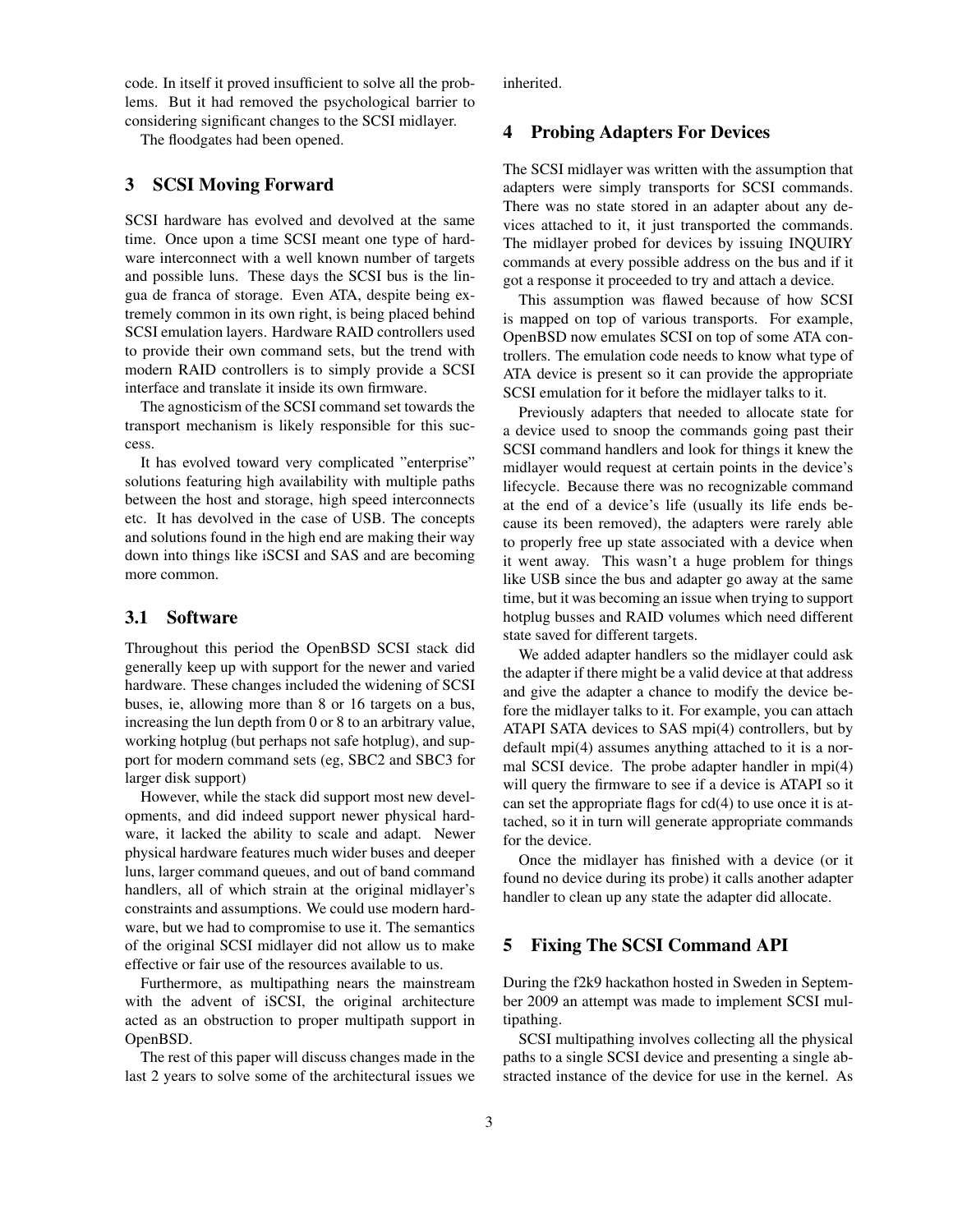physical paths appear and disappear, the abstracted device remains constant and accessible via these backend paths.

The actual implementation of this functionality involved having the SCSI midlayer detect and steal paths to devices that could support multipathing. These paths were then used behind the scenes by a virtual SCSI bus called mpath(4). mpath would then take requests from a single virtual device and issue another SCSI command request on its behalf to a physical device.

The executive summary of this is that the SCSI command interface was called twice for every SCSI operation to a multipathed device, the first going to the virtual device and the second for the command going to the physical device. This exposed an annoying "feature" of the SCSI Command API.

## 5.1 The Original SCSI Command API

All requests used to go via a single function called scsi\_scsi\_cmd:

```
int scsi_scsi_cmd(
    struct scsi_link *link,
    struct scsi_generic *cdb,
    int cmdlen,
    u_char *data_addr, int datalen,
    int retries, int timeout,
    struct buf *bp, int flags);
```
One of the biggest problems with this API was that it was very hard to remember what the arguments meant when it was being used or read. When reviewing code it was difficult to recognize the meanings of some parameters because of the length of the argument list. Invocations tended to be copied without much thought about whether some of the values were appropriate in the context of the new code.

The problems that really bit us when implementing multipath support was that it isn't possible to submit a command for asynchronous completion without supplying a struct buf, and it isn't possible to inspect the result of the SCSI transfer directly.

Hardware SCSI controllers generally complete SCSI operations via interrupts, ie, you submit a SCSI command and then go do something else until it completes and generates an interrupt to let you know. scsi\_scsi\_cmd wouldn't let you do something else while waiting for the interrupt unless you were doing block I/O represented by the buf you pass to it. Without a buf scsi scsi cmd would poll or sleep while waiting for the adapter to complete the command before return to the caller.

If you were using a buf and you didn't ask scsi scsi cmd to poll for the commands completion, then scsi scsi cmd would return immediately. This would allow you to queue multiple block I/O operations until you ran out of command slots to fill and then go do something else while the hardware actually processed all those queued operations. As these block I/O operations were completed and returned to the SCSI midlayer, it would call a per driver callback to finalize the block I/O operation and finally call the block layer directly on the devices behalf to complete the I/O request.

Because the SCSI command interface only allowed asynchronous completions for block I/O requests, all the SCSI device drivers that wanted asynchronous completions faked block requests for their common I/O paths. For example, SCSI scanners forced their operations into bufs so they could perform asynchronous completions for requests. Other drivers required kernel threads to perform their actions, allowing scsi scsi cmd to sleep while waiting for the transaction to complete rather than polling with busy-waits on hardware state.

To effectively proxy requests from a virtual device, mpath(4) should be able to queue multiple transfers onto a physical path, but this was impossible without it creating a request of its own with a buf. Providing a fake buf without any storage associated with it and generating useless calls into the block layer was considered but quickly rejected.

In either the asynchronous or synchronous case scsi scsi cmd did not let you inspect the SCSI transfer it executed on your behalf to see what the hardware responded with. The midlayer would translate the transfer's state into a single int error value. Which it reported via the return code from scsi scsi cmd or as an error to the block layer in the buf struct.

mpath(4) needs to be able to look at the SCSI transfer directly to make appropriate decisions about what to do with the command it was proxying. For example, if the physical adapter marks a transfer as RESET or SEL-TIMEOUT in response to a path disappearing, mpath(4) might choose to send the transfer down another physical path rather than report the failure up to the actual disk device driver. The midlayer would translate the very precise state in the SCSI transfer to overlapping and therefore useless error codes before reporting it to the wrong software layer.

Lastly, because scsi\_scsi\_cmd allocated the actual resources needed to perform the SCSI transfer inside itself, it was difficult for devices to coordinate and guarantee access to those resources without doing their own locking. Drivers tended to do this locking around their common I/O path, but it was haphazardly applied to all the other paths in the same drivers that could generate SCSI commands.

While it would have been technically possible to (ab)use the interfaces provided it would have made a well performing multipath implementation extremely fragile and difficult to comprehend and maintain. The imple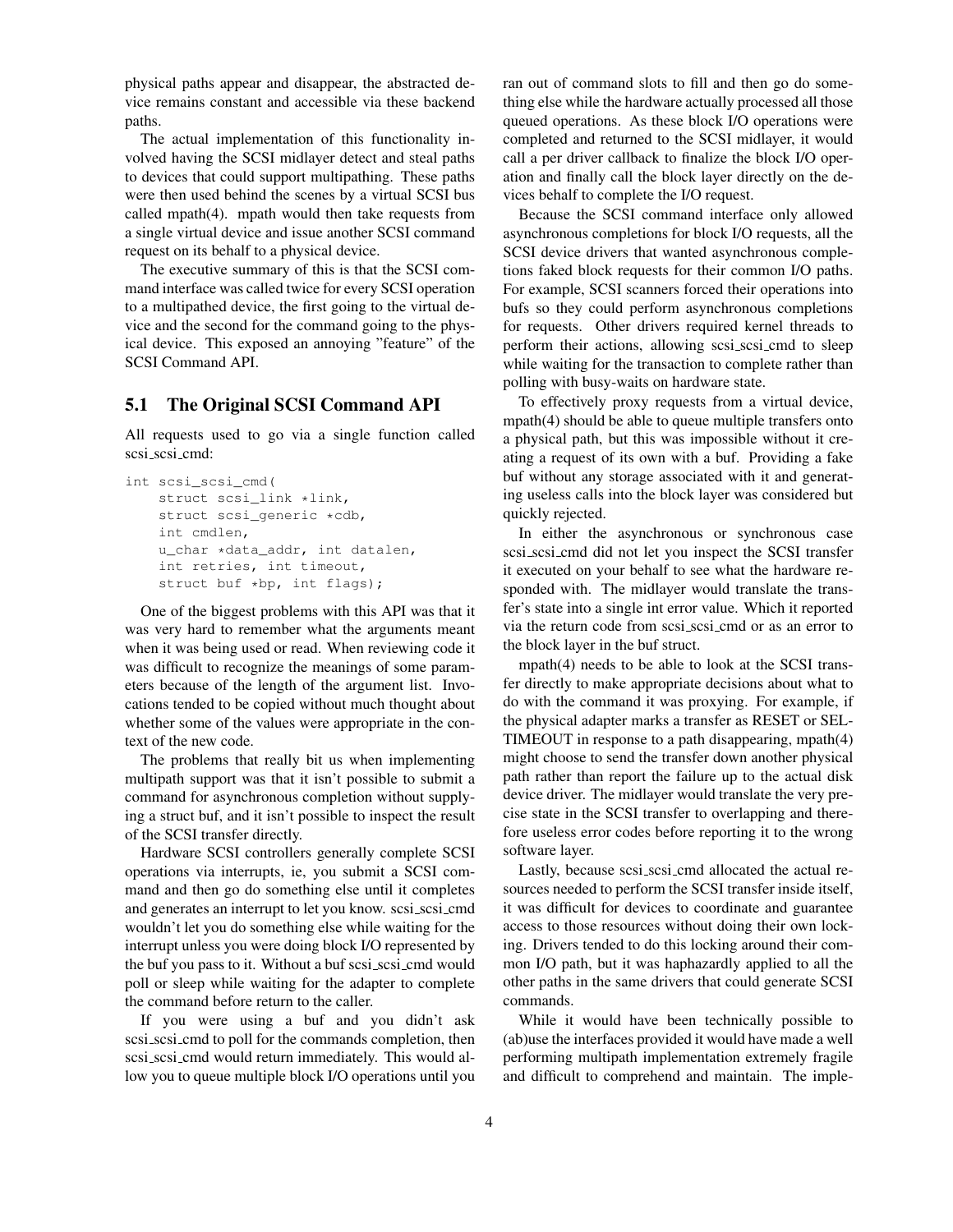mentation written during f2k9 was simple from a code point of view, but wasn't ideal because it effectively caused I/O to multipathed devices to be issued one at a time and polled for their completion. It confirmed the opinion held by the SCSI developers that the command API was too complicated, restrictive, and rife with subtle caveats and side effects.

## 5.2 The Replacement SCSI Command API

After the issues with the original API became painfully apparent the following API was designed and largely implemented during f2k9.

```
struct scsi_xfer *scsi_xs_get(
    struct scsi_link *,
    int flags);
void scsi_xs_exec(
    struct scsi_xfer *xs);
int scsi_xs_sync(
    struct scsi_xfer *xs);
void scsi_xs_put(
    struct scsi_xfer *xs);
```
The goal of the API is to allow consumers to allocate a SCSI transfer (struct scsi xfer) and set it up directly instead of through arguments to a function that would do it on your behalf. A scsi\_xfer struct allocated by scsi\_xs\_get is preset with sane or commonly used defaults on parameters wherever possible, thereby simplifying the use and readability of a lot of code.

The scsi\_xfer structure was extended so each request had its own completion routine which the consumer specified (ie, a per command completion handler rather than per a device completion handler), which would be called when the adapter completes the transfer. This completion routine would have full access to the scsi\_xfer structure so it could examine its state according to the adapter.

If you wish to asynchronously complete a command, you must specify a completion handler and submit it using scsi\_xs\_exec. If you wish to sleep while waiting for a command to complete you submit it using scsi xs sync, but you must not specify a completion handler for that command as the API provides its own internal completion handler. It is assumed that you will do any completion work on the transfer once you're woken up and scsi\_xs\_sync returns.

There is no special behaviour inside this API dependant on whether a buf structure has been provided or whether it is a block I/O request or a simple device inquiry command. Lastly, there is no implicit free of the scsi xfer structure by the midlayer or calls into other software layers in the kernel. Drivers that do handle block I/O requests from the buffer cache are now responsible for calling biodone() with the requests rather than having the midlayer do it on its behalf. What happens to the transfer once it completed is the responsibility of the driver that set the transfer up, it can either free the resource or use it again. Again, the midlayer no longer implicitely frees scsi xfer structures on a drivers behalf.

The API was designed so you could use scsi\_xs\_put as the completion handler for a transfer so it was freed immediately after completion. In practice this has proved unnecessary.

The new API is a lot simpler to use and understand in practice because it does so much less than the previous scsi\_scsi\_cmd() interface. This simplicity does come at a cost. The actual device drivers have to do more work to replace the functionality that was removed from the midlayer. However, while the driver code is larger, it is more explicit and obvious what actions are taken when, and is therefore readable and maintainable.

The old and the new APIs co-existed as devices were converted, with the old API removed in July of 2010.

# 6 Fixing Adapter's scsi cmd Handlers

The complexity of the scsi-scsi-cmd internals as described above extended beyond the midlayer itself and into the API it expected SCSI adapters to implement. Commands submitted to the midlayer via scsi scsi cmd and now scsi xs exec had to end up on the hardware at some point. While each instance of an adapter provides its own function, we can generally refer to these as the scsi cmd() handler.

Once a scsi\_cmd handler has been given a scsi\_xfer to deal with, it obviously has to signal its completion to the midlayer. This used to be done by one of two method. The state field of the scsi\_xfer could be modified and scsi done called to return it to the midlayer, Or, if the adapter was still in the call to its scsi cmd handler it could return COMPLETE to the midlayer which would then take on the responsibility of finishing the scsi xfer on the adapters behalf.

So, not only did the midlayer do work on the SCSI device's behalf, like calling biodone for block I/O requests, it also tried to do work on the adapters behalf. This unclear distribution of responsibility led to fragile code at best.

This was a fairly simple semantic to understand but it was hard to reliably implement, especially in combination with the need to handle polled SCSI requests. Polled SCSI requests required scsi cmd handlers to return COMPLETE to the midlayer, but special casing POLLED handling in the depths of an adapters command handling far from the scsi\_cmd call led to very complicated code.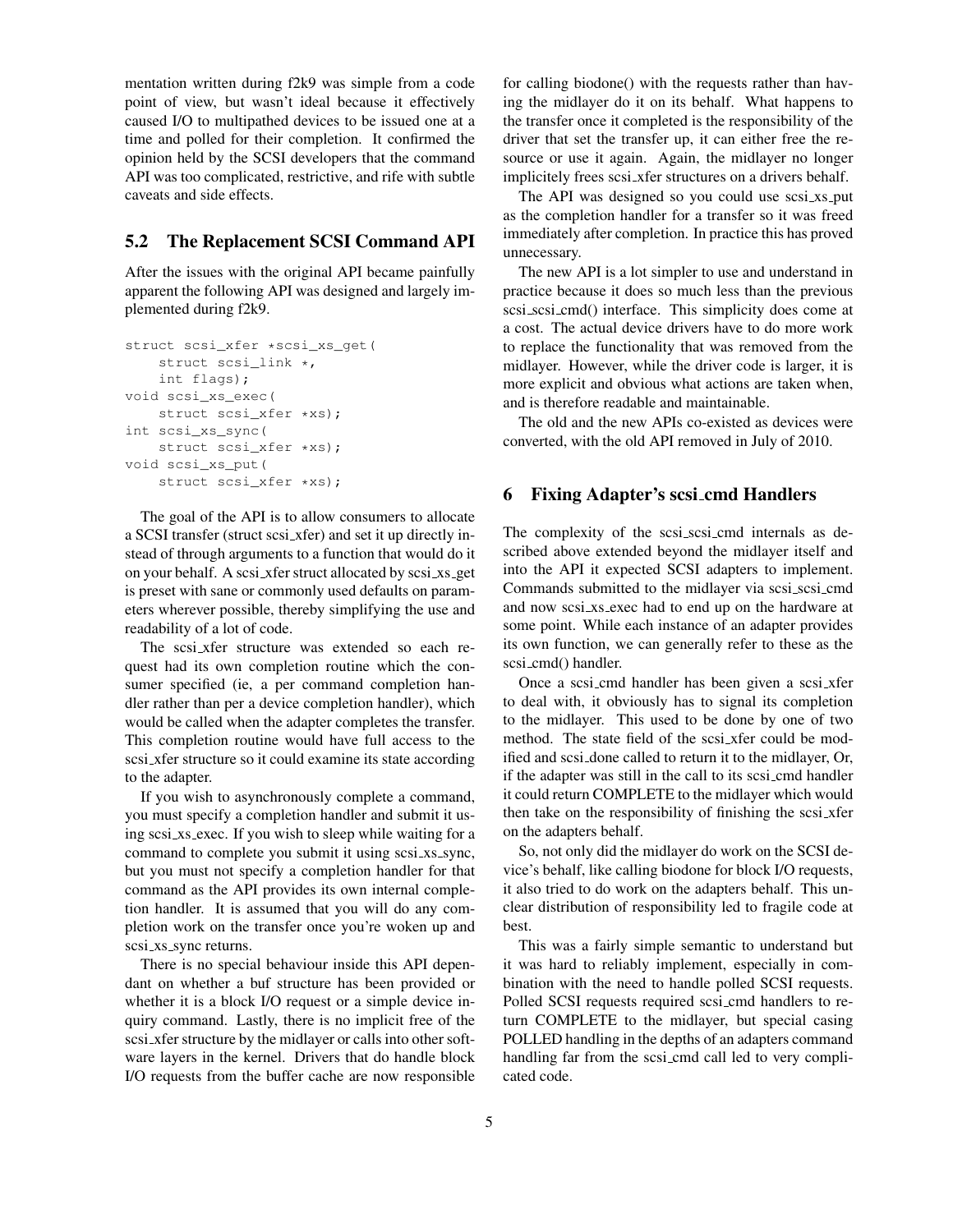During the replacement of the scsi\_scsi\_cmd API, the adapter scsi cmd handlers were updated to be void functions, rather than functions returning COMPLETE or SUCCESSFULLY QUEUED by an int return type to the midlayer. This in turn meant that all scsi xfers had to be given back to the midlayer via a call to scsi done.

Of all the changes made to the SCSI subsystem, this was the most error prone simply because there are so many SCSI adapter drivers, roughly 80 across the entire OpenBSD tree. It was impossible to sufficiently test this change across so many different architectures and drivers because the developers did not have access to the entire range of hardware. The decision was made to commit the changes at a point in the development cycle that would allow as much testing by the community as possible before a release was made.

The most common problem falling out of these changes was discovering an adapter calling scsi done() on the same scsi xfer multiple times, or not at all. Apart from a few notable exceptions (ciss(4) and gdt(4) in particular), fixes for these problems were trivial.

Tracking the ownership of a scsi xfer (ie, device to midlayer to adapter and back again) is a lot easier now as obvious API calls act as gates between these layers. For example, it is now trivial to identify when an adapter finishes processing a scsi xfer by looking for the scsi done calls. Any handling of a scsi xfer after a call to scsi done can be considered a bug (similar to a use after free) and must be fixed.

Yet again, by removing code from the midlayer for implied handling of a scsi xfer, it was able to be simplified. in turn this enabled great improvements in the readability and maintainability of both the midlayer itself and the adapter drivers. The clarification of responsibilities led to much more robust code in general.

#### 7 Command Allocation and Scheduling

The way the SCSI subsystem allocated and distributed openings for commands between the devices on a bus has already been discussed. An adapter would generally allocate a set number of command slots and then evenly distribute them between all possible devices on a bus. The example before described an adapter with 256 openings and a bus width of 16 targets which would carve the openings up so each target would get 16 of these openings.

The number of openings an adapter advertises to the midlayer is a contract. If the adapter says it can handle 16 openings on a device, it must be able to accept and process that number of concurrent commands. If the adapter fails to process a command and returns an error to the midlayer, an error will be reported further up the stack. Failing block I/O can lead to the block layer believing a filesystem is inconsistent and therefore corrupt.

There were several problems with the way openings were distributed between devices.

Firstly, the SCSI midlayer considers devices on luns as equal consumers of openings on an adapter. If you really wanted to evenly distribute an adapters openings amongst all possible devices on a bus you would take luns into consideration in addition to targets.

Some SCSI hardware consumes a target id on its bus, eg, traditional parallel SCSI adapters occupy the address slot at target 7 on a bus, so a device cannot exist there and should therefore not be counted as a possible consumer of the adapters resources.

Secondly, allocating resources for possible devices is obviously naive. Despite the increases in bus widths and lun depths, the number of command slots hasn't grown at the same rate, so modern disks are being allocated less openings to use compared to their historic counterparts. To compensate you can violate the principal of being conservative in dividing adapters openings up between targets, but how optimistic to be is hard to judge. Either you over-allocate and allow I/O failures to occur, or you're still too conservative and fail to effectively utilize the adapters resources.

Thirdly, even you could correctly foresee the number of actual devices and allocate openings accordingly, the number of actual devices doesn't reflect the number of devices you're using at any point in time. To explain, if you have multiple disks in a server you may dedicate one to the operating system and software, and use another disk for a database. Generally the disk with the database on it will get more I/O requests than the disk the operating system is on, therefore the openings dedicated to the operating system disks are wasted when the database disk could make use of them.

It was not possible for the midlayer to redistribute openings between devices after a bus had been probed because the midlayer itself had no visibility on what resources the adapter actually had. So far we have been discussing adapters that have a pool of openings that any target could use, but some controllers have a pool of commands for each target which cannot be redistributed to other targets. This is true of ATA controllers such as ahci $(4)$  and sili $(4)$ . The SCSI to ATA translation maps their ports to SCSI targets, but each port on these ATA controllers has their own set of registers and command slots which cannot be used by other ports. Also, because device drivers (eg, cd(4)) reduce their openings below what the adapter allocates to them, and adapters cannot easily determine which drivers are attached where, it was not possible for the adapter to redistribute their resources either.

Fourthly, many modern controllers have non-SCSI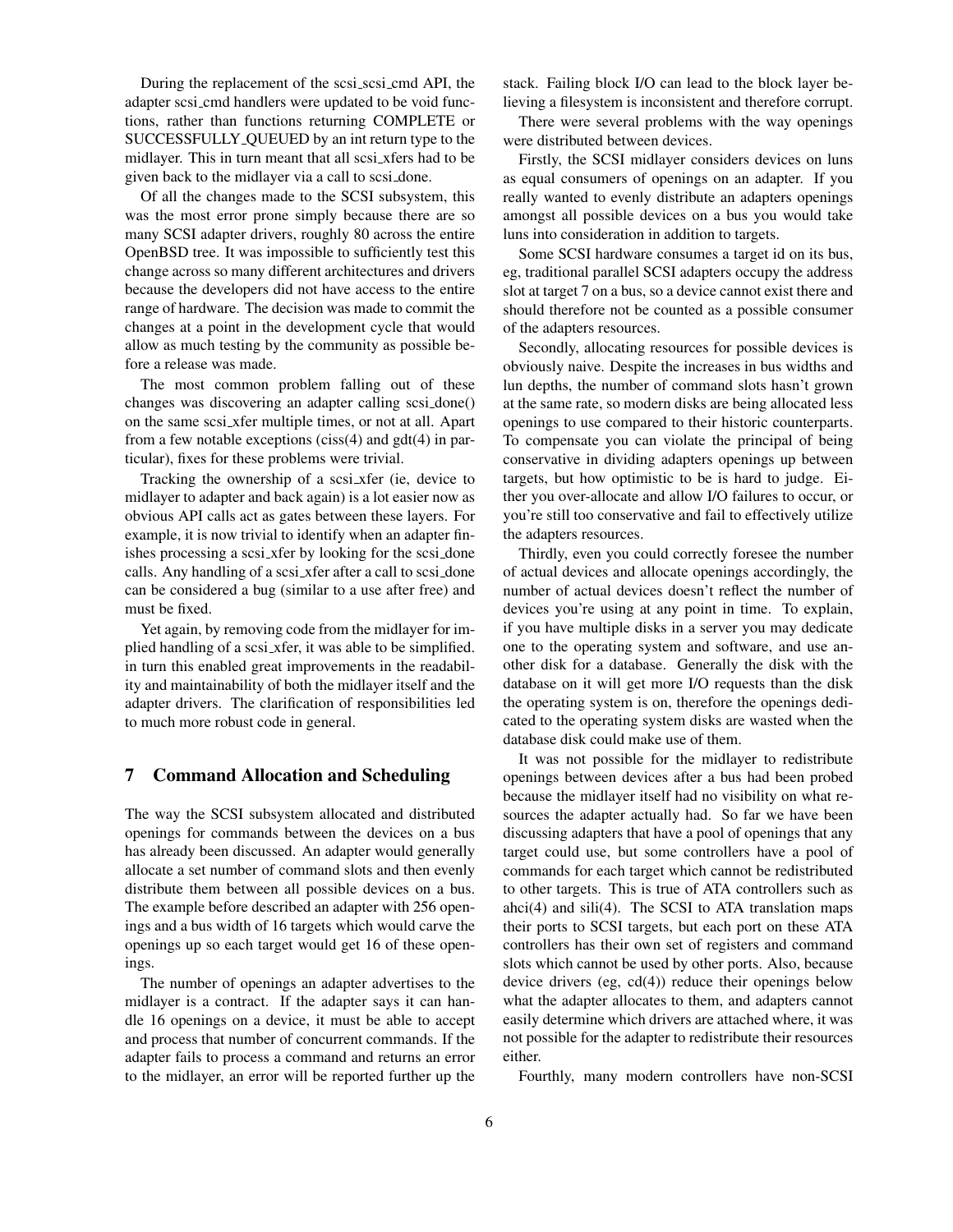command paths that the kernel can use to talk to the chip. For example, RAID controllers such as mpi(4), mpii(4), mfi(4), and ami(4) allow the kernel to query the state of volumes by using a custom firmware command. These custom commands use the same adapter resource that a normal SCSI operation would consume, which further adds to the contention for openings. The traditional solution to this problem was to permanently allocate one of the adapters openings for use with custom commands and have the adapter use a lock around it to avoid further contention on it.

In summary, the SCSI stack was too conservative when distributing adapter resources between possible targets and at the same time extremely optimistic about the number of devices that could appear. The midlayer was very simplistic at scheduling access to an adapters resource by dedicating openings to devices rather than granting access to them based on need.

The first attempt to solve this problem was called NO<sub>\_CCB</sub>.

NO CCB was an additional return code (the others being COMPLETE, SUCCESSFULLY QUEUED and TRY AGAIN LATER) that an adapter's scsi cmd handler could return. NO\_CCB caused scsi\_scsi\_cmd to return a new code to its caller. ie, it was a signal from an adapter that it did not have an opening to handle the transfer which the midlayer propagated up to the scsi\_scsi\_cmd caller. It was named NO\_CCB because adapters generally named their internal command handling structure as a "ccb". The total number of openings an adapter gave to attached devices was supposed to be less than or equal to the number of ccbs it had allocated.

SCSI devices (sd(4), etc.) were then modified to look for that return code and requeue, at the head of the queue, the I/O they were attempting to issue to the adapter.

This solution was applied to many adapter drivers and definitely did allow better utilization of an adapters resources. Unfortunately there were a few caveats to the NO CCB solution that became apparent as it became more widely used.

One was that NO CCB results caused the midlayer to immediately return to the caller, without retrying the I/O. Callers were now expected to do the retrying. This expectation was correct for the normal block I/O path through strategy routines. It was not met by other paths, which resulted in a much higher rate of failure on these paths than had been previously experienced.

Another issue with NO CCB was that it did not provide a mechanism to notify code waiting for adapter openings that one had become available. You cannot rely on further calls to the strategy routine as the block layer may be waiting on a block that the device has queued before waking up a process to generate more I/O requests.

The best that a strategy routine could do on receiv-

ing NO CCB, was to schedule a timeout to run in the near future that would trigger queue processing if queue processing was not triggered sooner by a new I/O being queued by the strategy routine.

The same was true of the other paths. In all cases there was no guarantee that any retry of the I/O would succeed, leading to unnecessary retries.

A third issue with NO CCB was relaxing the openings limit, as several adaptors did in an attempt to make more efficient use of the resources available by relying on the back pressure mechanism of NO CCB to not lose I/O requests.

It was now possible for a busy device to monopolize the adapter. If you have a system with two disks, and one disk is busy, it will be using a lot of the adapters openings. If it continues to have work queued on it, it will continually reuse the openings it currently has to service that queue. However, if work is queued on that second disk, it will be starved of the adapters openings because the first disk only ever asks itself if there is outstanding work to do.

Lastly, the NO CCB implementation only dealt with helping devices attached to the midlayer, it did not try to guarantee that the adapters use of its own ccbs was guaranteed. Adapter drivers could have introduced the sleeping semantic for ccbs that the midlayer used while waiting for a devices openings, but this would have led to a lot of code duplication and therefore possible places for bugs and variation

After the replacement of the scsi scsi cmd API with the scsi xs get family of functions, there was sufficient impetus to keep working and provide a solution to the allocation and distribution problem once and for all.

The requirements for this solution were:

- *•* A device should be able to use all the resources available to it at any point in time.
- *•* When there is contention for an adapters resources a single consumer should not monopolize said resources by reusing them immediately. Another consumer should be given the opportunity to use them instead.
- *•* A consumer must be able to be notified when a resource has become available for it to use. It should not have to schedule a timeout to give it a go later on.
- *•* An adapter must be able to contend alongside SCSI devices for its own resources.
- *•* Devices should continue to respect their own number of openings. This is so devices that limit their own openings (eg, if it knows it is talking to a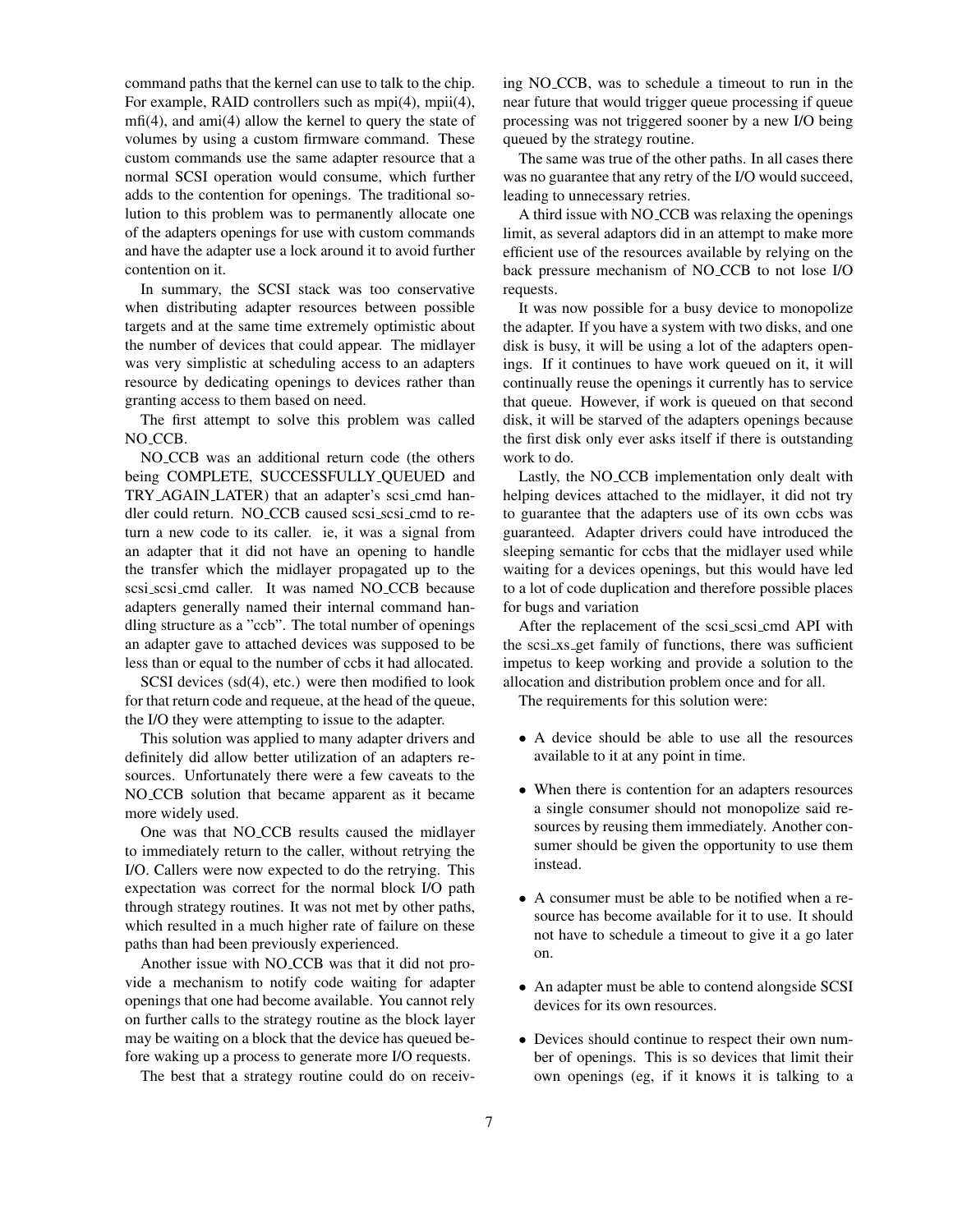buggy device that cannot handle multiple outstanding commands) but still have long queues of I/O cannot erroneously consume adapter resources.

The solution was the development of iopools and the scsi ioh and scsi xsh APIs.

```
void scsi_iopool_init(
    struct scsi_iopool *iop,
    void *cookie,
    void *(*io_get)(void *cookie),
    void (*io_put)(void *cookie,
      void *io));
void scsi_iopool_destroy(
   struct scsi_iopool *iop);
void scsi_link_shutdown(
    struct scsi_link *link);
void *scsi_io_get(
    struct scsi_iopool *iop,
    int flags);
void scsi_io_put(
    struct scsi_iopool *iop,
    void *io);
void scsi_ioh_set(
```

```
struct scsi_iohandler *ioh,
    struct scsi_iopool *iop,
   void (*cb)(void *, void *),
    void *cookie);
void scsi_ioh_add(
    struct scsi_iohandler *ioh);
void scsi_ioh_del(
```

```
struct scsi_iohandler *ioh);
```

```
void scsi_xsh_set(
    struct scsi_xshandler *xsh,
    struct scsi_link *link,
    void (*cb)(struct scsi_xfer *));
void scsi_xsh_add(
    struct scsi_xshandler *xsh);
void scsi_xsh_del(
    struct scsi_xshandler *xsh);
```
The basic premise of iopools is that adapters provide the midlayer with direct access to their own ccbs so it can manage and schedule access to them. All access to those ccbs must be via the midlayers API to these resources so it can properly arbitrate access to them. In the iopool API an adapter's resource is referred to as an io.

An adapter sets up an iopool by calling scsi iopool init. The adapter is responsible for providing the memory used by the iopool, which means that an adapter can provide it as part of its own soft state structure, rather than expecting the iopool API to successfully allocate it itself. The adapter provides a get function for the iopool API to take one of the adapters ios, and a put function for returning that io once a consumer has finished with it. The cookie argument to scsi iopool init is provided so the adapter can provide a unique identifier for which pool that is being accessed.

The get and put functions must not sleep as they could possibly be called at interrupt time. The iopool API will call the get function to see if an io is available. If the adapter has no io available then it must simply return NULL from its get handler. Any sleeping an io consumer may need while waiting for an io is done by the iopool API on behalf of the adapter.

This semantic greatly simplifies the adapters code since it generally just has to test if a ccb is available on a free list. It does not have to bother itself with moving ccbs to sleeping processes, iopools takes that responsibility on itself.

Internally an iopool is simply a list of consumers that are waiting for an io. A consumer is represented on that list as a callback function with a cookie thats passed to the callback function along with an io. If an io is returned from the adapters get function then the consumer is dequeued and the callback is called. Once an iopool is initialized it is then available for use by both the adapter and midlayer to grant access to the adapters resources.

An adapter may request an io by calling scsi io get. Once it has finished with the io it returns it to the iopool via scsi io put. If the caller cannot sleep and no io is available, scsi io get will return NULL. If the caller can sleep then a list entry is allocated on the stack and put on the iopools wait queue. The callback for this list entry will simply move the io back to the callers process and wake it up. When an io is returned, the iopool will check if there are any consumers on the wait list, dequeue it and call it with the now available io.

However, if the adapter wants to use an io but is not able to sleep for it, it is able to register its own entry for the iopools wait list with the scsi ioh API.

The scsi ioh API was modelled after OpenBSDs timeout(9) API. It is the adapters responsibility to allocate a scsi iohandler and initialize it using scsi ioh set before calling scsi ioh add. If the adapter decides at some point that it no longer wants to get an io it must remove it using scsi ioh del.

An example of scsi iohandler usage can be found in the mpi(4) and mpii(4) drivers. They receive notification that a device has been removed in their interrupt handlers. To correctly detach a device they must cancel and outstanding transfers against this device, which requires the use of a ccb so it can issue such a requests to the firmware. Because they are in an interrupt context they cannot sleep while waiting for a ccb, so instead they register a scsi iohandler so they will get a callback when an io becomes available.

Before iopools became available this code was optimistic about getting hold of a ccb. If a ccb wasn't avail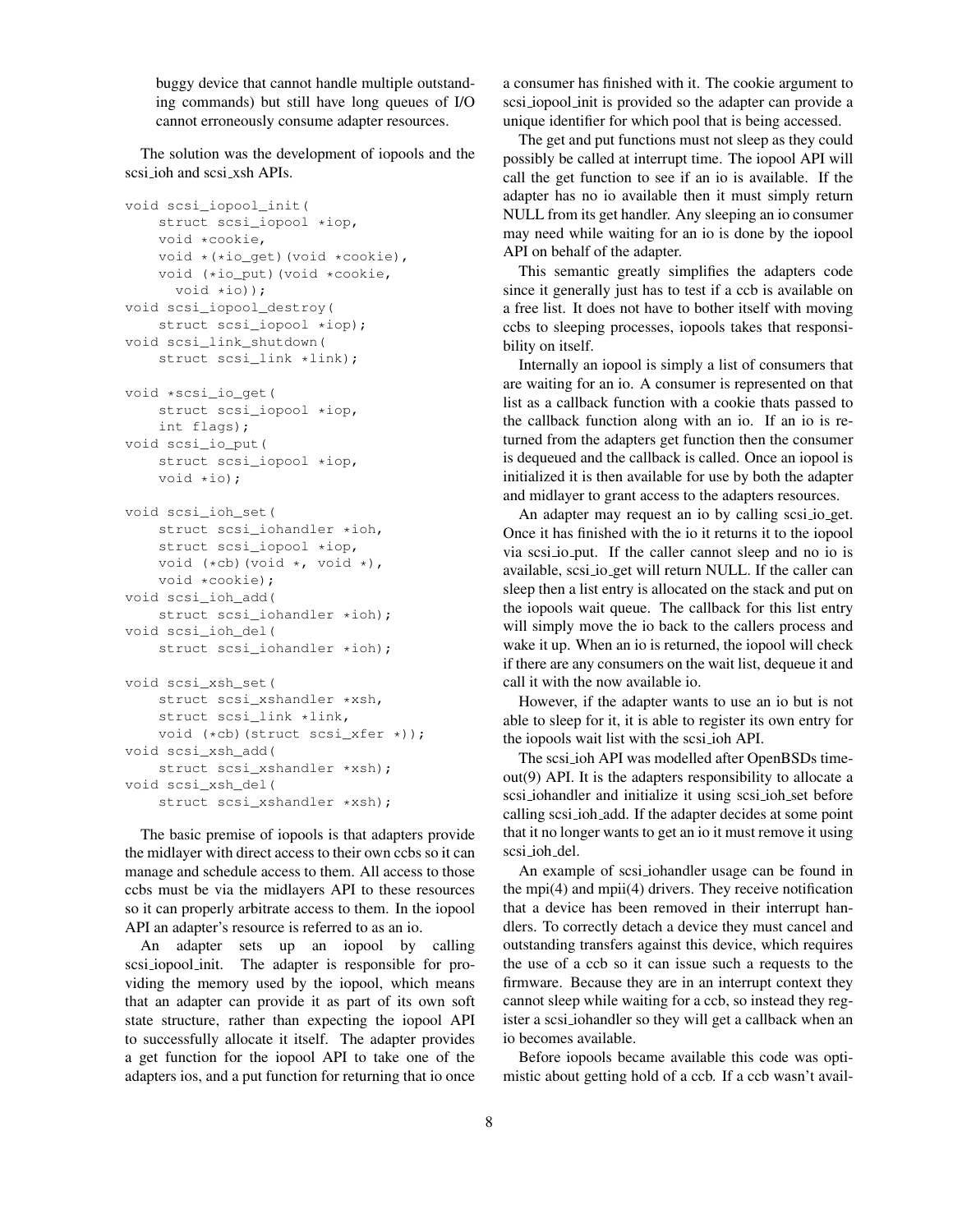able the code simply dropped the event on the floor. The alternative was to implement the functionality now in iopools in each and every driver that wanted reliable access to their own resources.

An adapter provides a device access to an iopool by configuring the template scsi link structure with it, or it may specify it during the midlayers call to its device probe routine.

This allows a lot of flexibility in how many iopools an adapter may provide to the midlayer for devices to use. For example, an adapter like mpi(4) has a single pool of ccbs for all devices to use, so it may simply configure the template scsi link structure. However, ATA adapters have a separate pool of ccbs for each port, so they allocate and configure iopools during the call to its probe handler for each target.

SCSI device drivers are more interested in using scsi xfers rather than an adapters ccbs directly, but we were interested in providing similar semantics for access to these scsi xfers. The scsi xshandler API effectively mirrors the scsi iohandler API, but deals with scsi xfers instead of ccbs. Internally the scsi xshandler APIs also properly account for the use of a devices own openings, and implements a wait queue in front of them. Once a scsi xshandler has got an opening it then goes through the motions of getting an io from the adapter via the scsi ioh API.

This means that the availability of scsi\_xfers for devices to use directly maps to the availability of the adapters io resources. If the adapter is unable to provide an io then the device will wait until one becmes available. One an io becomes available it is associated with the scsi xfer so that when it is executed by the adapter it is guaranteed that it will succeed. Once again we return to the semantic where if you were allocated an opening you were guaranteed that the adapter has the resources to actually execute it.

The scsi\_xs\_get API was rewritten to use scsi xshandlers internally if it needed to sleep while waiting for resources to become available.

The SCSI device drivers were rewritten to use a single scsi xshandler to service I/O requests. When the block layer queues an I/O, that xsh is added. If an opening or adapter io is not available for it, the I/O will remain on the devices queue and the block layer will be able to queue further I/O. Further calls to scsi xsh add will not affect the handlers current position on the queues.

As soon as the resources become available to the I/O paths scsi xshandler, the callback that dequeues the I/O and prepares it for a call to scsi\_xs\_exec. Once that I/O has been executed, the driver checks to see if there are further I/O requests pending. If so it calls scsi\_xsh\_add again to say it has more work to do.

Because a call to scsi xsh add puts a handler on the

end of the wait list, multiple devices servicing their own I/O queues will continually put themselves behind the other. This effectively means all the devices schedule themselves and cooperate so they have round-robin access to the adapters resources.

A single device will always be putting its xsh on an empty list, so it will immediately get access to any available resources, but as soon as another device wants access to the same resources they will get round-robin access.

iopools successfully solve the problems with the command allocation, distribution and scheduling that the original midlayer featured, and the problems that became apparent with NO CCB.

The scsi shutdown link function is provided to wake up scsi xs get calls that are sleeping while waiting for resources on a device that is going away. scsi xs get is sleeping and a device goes away, a call to scsi shutdown link will cause it to get woken up and return NULL. Therefore it is important to always check for a NULL return value from scsi xs get, even if you have process context and always expect a scsi xfer.

Similarly, scsi iopool destroy performs the same cleanup for any scsi io get calls that are waiting for an io.

#### 8 Fine Grained Locking

Because we were effectively rewriting the SCSI command handling and scheduling, it was relatively easy to write the code using fine grain locks. The midlayer and device drivers are largely SMP safe now along with several adapter drivers. However, the effectiveness of these changes is hard to test because the OpenBSD kernel is still under a Big Giant Lock.

# 9 Hotplug

Recent effort has gone into providing APIs for adapters to call when luns, devices, or entire busses of devices go away, rather than having to implement that functionality themselves (and inconsistently):

```
int scsi_probe_bus(
    struct scsibus_softc *link);
int scsi_probe_target(
    struct scsibus_softc *link,
    int target);
int scsi_probe_lun(
    struct scsibus_softc *link,
```
int scsi\_detach\_bus( struct scsibus\_softc \*link, int flags);

int target, int lun);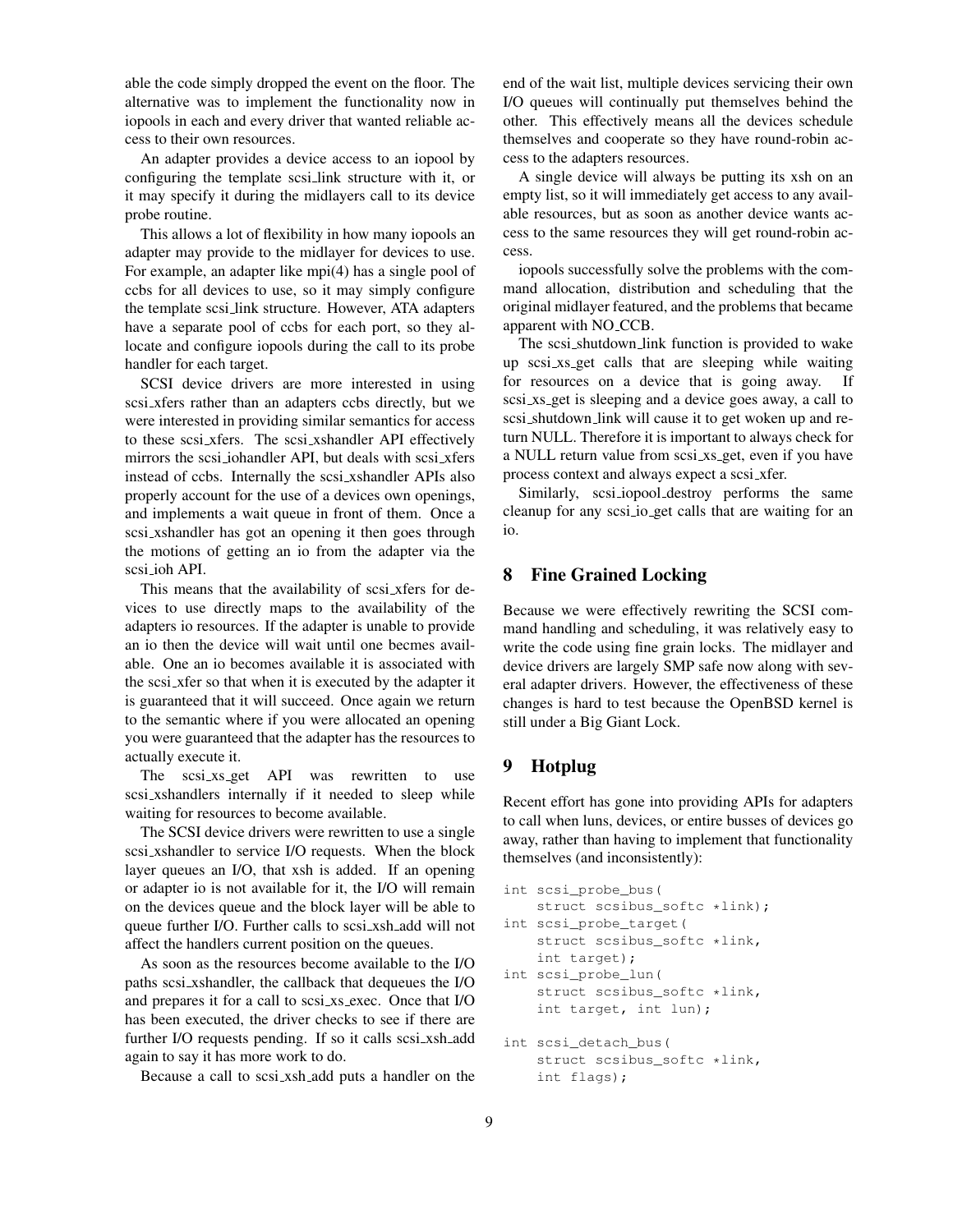```
int scsi_detach_target(
    struct scsibus_softc *link,
    int target, int flags);
int scsi_detach_lun(
    struct scsibus softc *link,
    int target, int lun, int flags);
int scsi_req_probe(
    struct scsibus_softc *link,
    int target, int lun);
int scsi_req_detach(
    struct scsibus_softc * link,
    int target, int lun, int flags);
int scsi_activate(
    struct scsibus_softc *link,
```
int target, int lun, int act);

The scsi-probe, scsi-detach and scsi-activate functions are simply wrappers around the kernels own device autoconf routines, except that they also update the midlayer's state. Just like the kernels attach and detach routines, you must be in a process context to call the scsi\_attach\_ or scsi\_detach\_ routines.

The scsi req functions provide a way for adapters that detect a topology change in an interrupt context to request a call to scsi\_attach\_ or scsi\_detach\_ from a process context later on. Currently these attach and detach requests are run out of the systems workq.

The current midlayer requires that a device be deactivated by a call to scsi activate with DVACT DEACTIVATE passed as the activity before the call to scsi detach.

The SCSI layer has long supported the ability to add and remove devices at runtime but was quite optimistic about the state of in flight transactions when removing a device. When detaching a device the midlayer now waits until all the outstanding operations on the device have completed before allowing the softwares state to be deallocated.

Once upon a time the adapter and midlayer would grant devices a number of outstanding operations it was allowed to queue, referred to as openings. The only accounting done for operations on a device was to decrement the openings as they were used until it hit zero, and as operations completed the number of openings was incremented again. The problem with this is you don't know how many openings you had so you cannot tell if you're using any or not. The midlayer was changed to leave the openings value alone and count the number of pending operations separately. When detaching the driver the midlayer will sleep on a device until all the outstanding commands have completed, thereby avoiding a lot of potential use after frees.

This does put a lot of responsibility onto adapter drivers to clean up any commands associated with a device thats going away. Previously it was possible for the transfers currently on the hardware to a detached device to stay in that state and never complete, the device driver was happily able to detach and the system would continue running.

In this situation the hardware must return all the commands that are outstanding for the device before the driver is able to detach. Because the attach and detach routines are generally run out of the systems workq, unless all outstanding operations have been completed the system will unable to continue processing tasks in that same queue.

#### 10 Sparse LUNs

The SCSI midlayer used to keep pointers to the devices that were attached to it in an array called sc link that was sized by the number of targets and luns the adapter could support. For example, traditional SCSI controllers supported a bus width of 8 with 8 possible luns at each target, so the midlayer would allocate a two dimensional array of 8 by 8 pointers for sc link. If a device was found at target 1, lun 0, a pointer to it would be stored in sc link[1][0], target 6, lun 5 would go in sc link[6][5].

However, time has moved forward and bus widths on some adapters (especially )SAS and Fibre Channel) can be as high as 512, and in modern SCSI standards the lun is a 64bit value. It is impractical to allocate an array of pointers of this size since it would exhaust the physical memory of a machine, and it is rather pointless as busses of that size are relatively sparsely populated.

The midlayer was modified to store the location of child devices in a list rather than the array described above. If something needs to check if a device exists at a particular address on the bus it simply iterates over this list. This is a very rare operation and therefore doesn't need to be as highly optimized as the array implementation was.

# 11 Remaining Work

Now that the changes described above are part of the OpenBSD SCSI stack, the main work remaining is updating all 80 SCSI hardware adapter drivers to properly use the new mechanism.

At the moment only a few of the adapter drivers have been updated to use all of the new features. There is a lot of testing on interesting hardware remaining, and volunteers are actively sought to help.